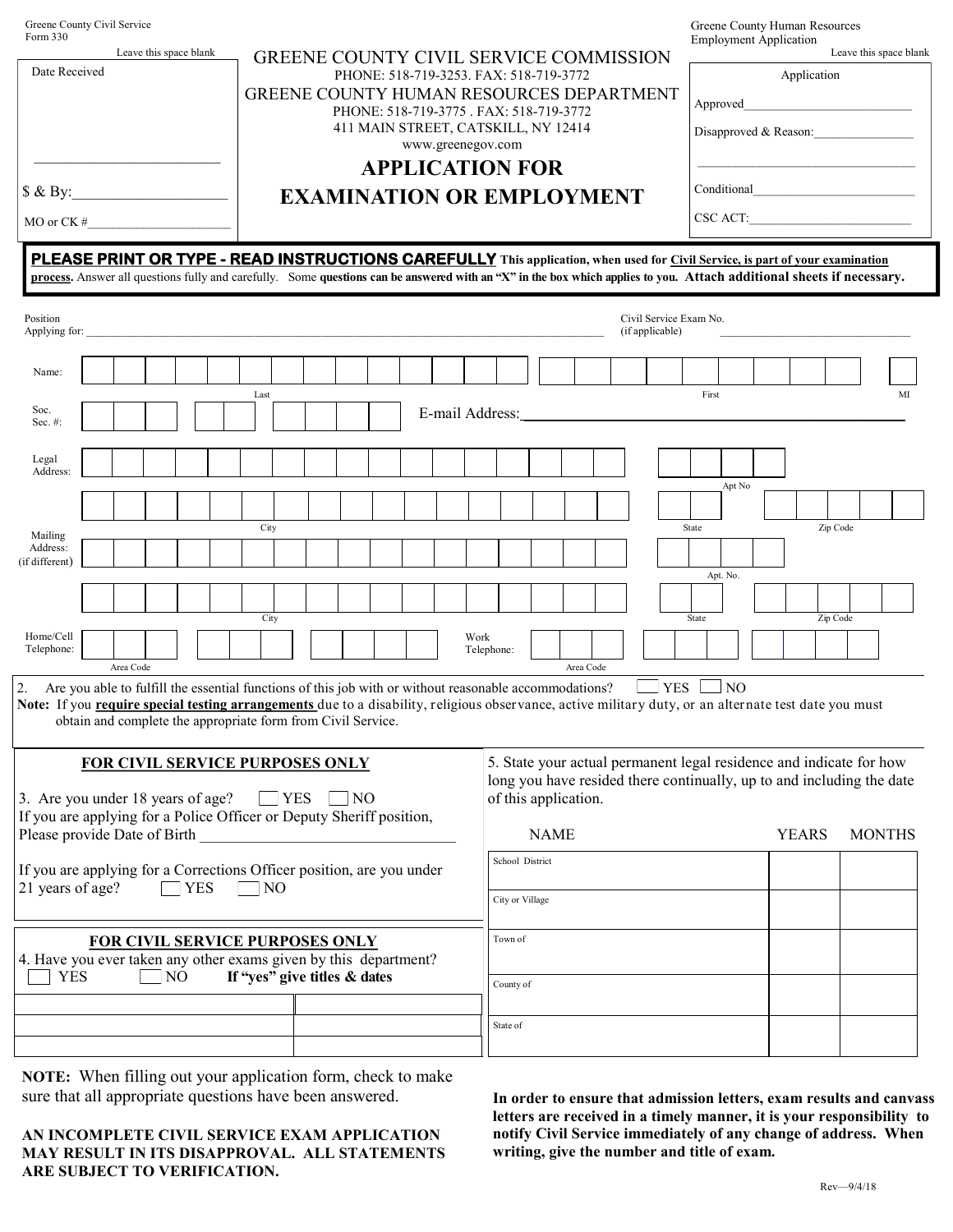| 6. Check appropriate box to the right of each question:<br>A. Were you ever dismissed or discharged from any<br>employment for reason other than lack of work or funds?                                                                                                                                                                                                                                                       | <b>YES</b><br><b>YES</b> | NO<br>NO. | 9. For this examination, if you wish to claim additional credits as an honorable<br>discharged veteran or a veteran released under honorable circumstances, you must obtain<br>an application from Gr. Co. Civil Service or their website, for veterans credits and attach<br>to this application, check the appropriate box below and answer questions A-C BELOW:                                                                                                                                                                                                                                                                                                           |
|-------------------------------------------------------------------------------------------------------------------------------------------------------------------------------------------------------------------------------------------------------------------------------------------------------------------------------------------------------------------------------------------------------------------------------|--------------------------|-----------|------------------------------------------------------------------------------------------------------------------------------------------------------------------------------------------------------------------------------------------------------------------------------------------------------------------------------------------------------------------------------------------------------------------------------------------------------------------------------------------------------------------------------------------------------------------------------------------------------------------------------------------------------------------------------|
| B. Did you ever resign from any employment rather than<br>face dismissal?                                                                                                                                                                                                                                                                                                                                                     |                          |           | DISABLED WAR VETERAN                                                                                                                                                                                                                                                                                                                                                                                                                                                                                                                                                                                                                                                         |
| C. Did you ever receive a dishonorable discharge from the<br>armed forces of the United States?                                                                                                                                                                                                                                                                                                                               | <b>YES</b>               | NO        | NON-DISABLED WAR VETERAN                                                                                                                                                                                                                                                                                                                                                                                                                                                                                                                                                                                                                                                     |
| D. Except for minor traffic violations, have you ever been<br>convicted of a violation of the law? (A YES answer does<br>not necessarily preclude you from employment with Greene<br>County and/or a particular agency). You must disclose<br>violations, misdemeanors, and felony convictions including<br>all DWI and DWAI convictions. You should answer NO if<br>you have had a conviction sealed by a court, the offense | <b>YES</b>               | NO        | <b>YES</b><br>A. Have you ever served in the Armed Forces of the United<br>NO<br>States? (The "Armed Force of the United States" means<br>the Army, Navy, Marine Corps, Air Force and Coast Guard,<br>including all components thereof and the National Guard<br>when in the service of the United States pursuant to call as<br>provided by Law on a full-time active duty basis other than<br>active duty for training purposes.)                                                                                                                                                                                                                                          |
| resulted in a youthful offender adjudication, or if it was<br>adjourned in contemplation of dismissal (ACOD) and the<br>adjournment period has end<br>E. Have you ever forfeited bail bond posted to guarantee<br>your appearance in court to answer any criminal charge?<br>F. Are you now under charges for any crime?                                                                                                      | <b>YES</b><br><b>YES</b> | NO.<br>NO | B. Did you serve in the Armed Forces of the United States<br><b>YES</b><br>NO<br>during any of the following periods?<br>- Dec. 7, 1941 to Dec. 31, 1946; June 27, 1950 to<br>- Jan. 31, 1955; Feb. 28, 1961 to May 7, 1975;<br>- Persian Gulf conflict Aug. 2, 1990 to the date upon<br>which such hostilities end.<br>- U.S. Public Health Service: July 29, 1945 to Sept. 2, 1945<br>or June 26, 1950 to July 3, 1952.                                                                                                                                                                                                                                                    |
| If you answered 'YES" to any of the questions above, give specifics<br>below or on an additional sheet. None of the above circumstances<br>represents an automatic bar to employment. Each case is considered<br>and evaluated on individual merits in relation to the duties and responsibilities<br>of the position for which you are applying.                                                                             |                          |           | - The armed Forces expeditionary medal, Navy expeditionary<br>medal or Marine Corps expeditionary medal for:<br>Hostilities in Lebanon: June 1, 1983 to Dec.1, 1987;<br>Hostilities in Grenada: Oct. 23, 1983 to Nov. 21, 1983;<br>Hostilities in Panama: Dec. 20, 1989 to Jan. 31, 1990.<br>C. Since January 1, 1951, have you used additional credits<br><b>YES</b><br>NO<br>as a disabled or non-disabled veteran for appointment<br>to any position in the public employment of New York<br>State or any of its civil divisions? If yes, name agency that                                                                                                                |
| 7. Do you have a New York State Driver's License?                                                                                                                                                                                                                                                                                                                                                                             | <b>YES</b>               | NO        | established list:<br>Note: All claims and grants of veterans credits are tentative and must be verified<br>through inspection of discharge papers and other related documents, as necessary, prior<br>to the establishment of the eligible list. You will be advised as to which documents must<br>be produced by you for this verification. All statements you make in support of your<br>claim for additional credits are subject to investigation and substantiation by this agency.<br>In the event of subsequent disclosure of any material misstatement or fraud in this claim,<br>your appointment may be rescinded and you may be disqualified from further appoint- |
| Date of Expiration:                                                                                                                                                                                                                                                                                                                                                                                                           |                          |           | ment on which you have been granted additional credits as a result of such material mis-<br>statement or fraud.                                                                                                                                                                                                                                                                                                                                                                                                                                                                                                                                                              |
| 8. Cross-Filling: If you cross-file for an exam with more than one<br>civil service agency, you must notify each agency so that arrangements                                                                                                                                                                                                                                                                                  |                          |           | 10. Are you an exempt volunteer firefighter?<br><b>YES</b><br>NO.                                                                                                                                                                                                                                                                                                                                                                                                                                                                                                                                                                                                            |
| can be made for you to take a single written test for all jurisdictions for<br>which you apply. Please indicate the names of the jurisdictions where<br>other applications have been filed and the location where you wish to<br>take this test. Failure to notify each agency may result in disqualifica-<br>tion from one or more examinations in the series.                                                               |                          |           | 11. Are you legally authorized to work in the United<br><b>YES</b><br>N <sub>O</sub><br>States?<br>(Note: You will be required to produce proof of identity and<br>employment authorization at the time of hire.)                                                                                                                                                                                                                                                                                                                                                                                                                                                            |
|                                                                                                                                                                                                                                                                                                                                                                                                                               |                          |           | GREENE COUNTY IS AN EQUAL OPPORTUNITY EMPLOYER<br>IT IS THE POLICY OF GREENE COUNTY TO PROVIDE FOR AND PROMOTE<br>THE EQUAL OPPORTUNITY OF EMPLOYMENT, COMPENSATION AND OTH-<br>ER TERMS AND CONDITIONS OF EMPLOYMENT WITHOUT DISCRIMINA-<br>TION BECAUSE OF AGE, RACE, CREED, COLOR, NATIONAL ORIGIN, SEX,<br>DISABILITY, MARITAL STATUS, SEXUAL ORIENTATION, OR ANY OTHER<br>PROTECTED STATUS. ABSOLUTELY NOTHING IN THIS APPLICATION FORM<br>SHOULD BE VIEWED AS EXPRESSING, DIRECTLY OR INDIRECTLY, ANY<br>LIMITATION, SPECIFICATION, OR DISCRIMINATION OF ANY PROTECTED<br>CLASS.                                                                                       |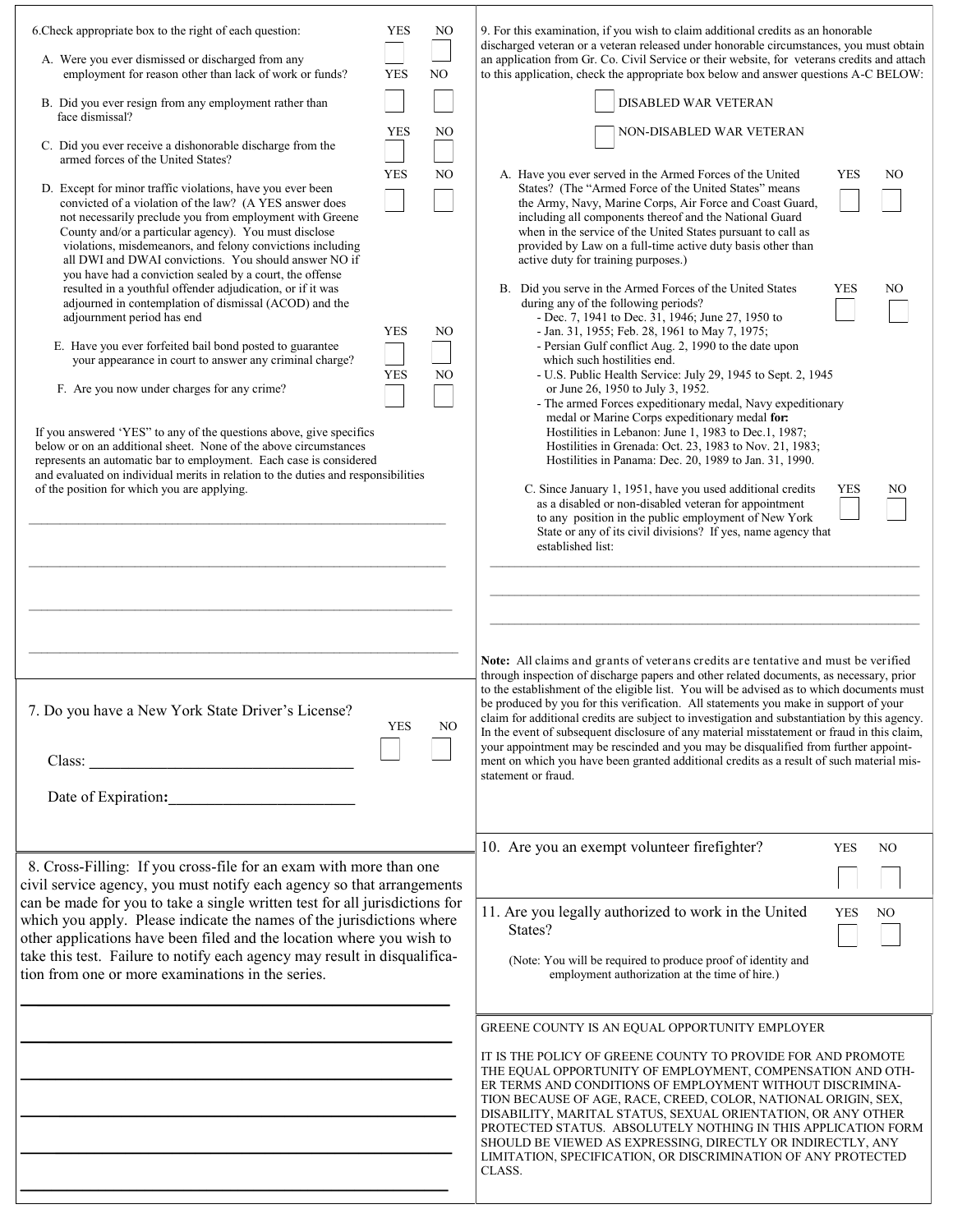## Please complete as fully as possible

NAME:

12. EDUCATION. If credit is claimed for a partially completed college curriculum or correspondence course, attach a list of courses and credit or semester hours completed. Indicate how many credit hours or courses are required for graduation. If required to indicate specific course work, do so on an attached sheet. Do NOT send transcript unless required by announcement.

| Have you graduated from high school? YES $\Box$ NO $\Box$ If Yes, Name and location of High School                                                   |                                                                                        |                                                    |  |                 |                  |                        |                     |                                    |  |                                 |                         |
|------------------------------------------------------------------------------------------------------------------------------------------------------|----------------------------------------------------------------------------------------|----------------------------------------------------|--|-----------------|------------------|------------------------|---------------------|------------------------------------|--|---------------------------------|-------------------------|
|                                                                                                                                                      | If you have a high school equivalency diploma, indicate issuing Governmental Authority |                                                    |  |                 |                  |                        | Number              |                                    |  | Date of Issue                   |                         |
| College, University,<br>Professional or<br><b>Technical School</b>                                                                                   | Name of School and City in which located                                               | Date of Attendance<br>(Month & Year)<br>To<br>From |  | Day or<br>Night | Full or<br>Part- | $#$ of vrs<br>credited | Did vou<br>graduate | Type of Course or<br>Major Subject |  | $#$ of college<br>credits rec'd | Type of Degree<br>Rec'd |
|                                                                                                                                                      |                                                                                        |                                                    |  |                 |                  |                        |                     |                                    |  |                                 |                         |
|                                                                                                                                                      |                                                                                        |                                                    |  |                 |                  |                        |                     |                                    |  |                                 |                         |
| Other Schools or Special                                                                                                                             |                                                                                        |                                                    |  |                 |                  |                        |                     |                                    |  |                                 |                         |
| Courses                                                                                                                                              |                                                                                        |                                                    |  |                 |                  |                        |                     |                                    |  |                                 |                         |
| 13. LICENSES. If a license, certificate or other authorization to practice a trade or profession is a requirement for this position to which you are |                                                                                        |                                                    |  |                 |                  |                        |                     |                                    |  |                                 |                         |

| applying, complete the following question. If not currently licensed, check this box |                           |                               |                  |  |  |  |  |  |
|--------------------------------------------------------------------------------------|---------------------------|-------------------------------|------------------|--|--|--|--|--|
| Name of Trade or Profession                                                          | License Number            | Granted by (licensing agency) | City or State of |  |  |  |  |  |
| Specialty                                                                            | Date License First Issued | Registered From (Mo./Yr.)     | To:(Mo/Yr.)      |  |  |  |  |  |

14. **EXPERIENCE**: **Begin with the most recent employment. List all employment or military service that shows you meet the minimum qualifications for the examination. Omissions or vagueness will not be interpreted in your favor. You are responsible for an accurate and clear description of your experience. You may include a resume but do not substitute a resume. Under "DUTIES" describe in detail the nature of work which you personally performed. If you supervised, state how many people and the nature of such supervision. ALL EXPERIENCE IS CONSIDERED FULL-TIME unless specified in the minimum qualifications or on the exam announcement. Verified and documented volunteer experience, paid internship and education will only be credited when specifically stated in the minimum qualifications or on the examination announcement. Unpaid internship does not qualify. If more space is needed, attach 8 1/2 x 11 sheets of paper. Sheets must contain all information as requested on this form. (E.g. number of hours worked per week, dates (month & year) of employment & etc…)**

| Length of Employment<br>From<br>To To<br>Mo. Yr. Mo. Yr.                        | Firm Name       | Address | City and State |
|---------------------------------------------------------------------------------|-----------------|---------|----------------|
|                                                                                 | Describe Duties |         |                |
| Name of Your Supervisor                                                         |                 |         |                |
|                                                                                 |                 |         |                |
| No. of hours worked per week                                                    |                 |         |                |
| Reason for Leaving                                                              |                 |         |                |
| the contract of the contract of the contract of the contract of the contract of |                 |         |                |
| Length of Employment<br>From<br>To To<br>Mo.___Yr.______ Mo.____ Yr.____        | Firm Name       | Address | City and State |
|                                                                                 | Describe Duties |         |                |
| Name of Your Supervisor                                                         |                 |         |                |
|                                                                                 |                 |         |                |
|                                                                                 |                 |         |                |
| Reason for Leaving                                                              |                 |         |                |
|                                                                                 |                 |         |                |